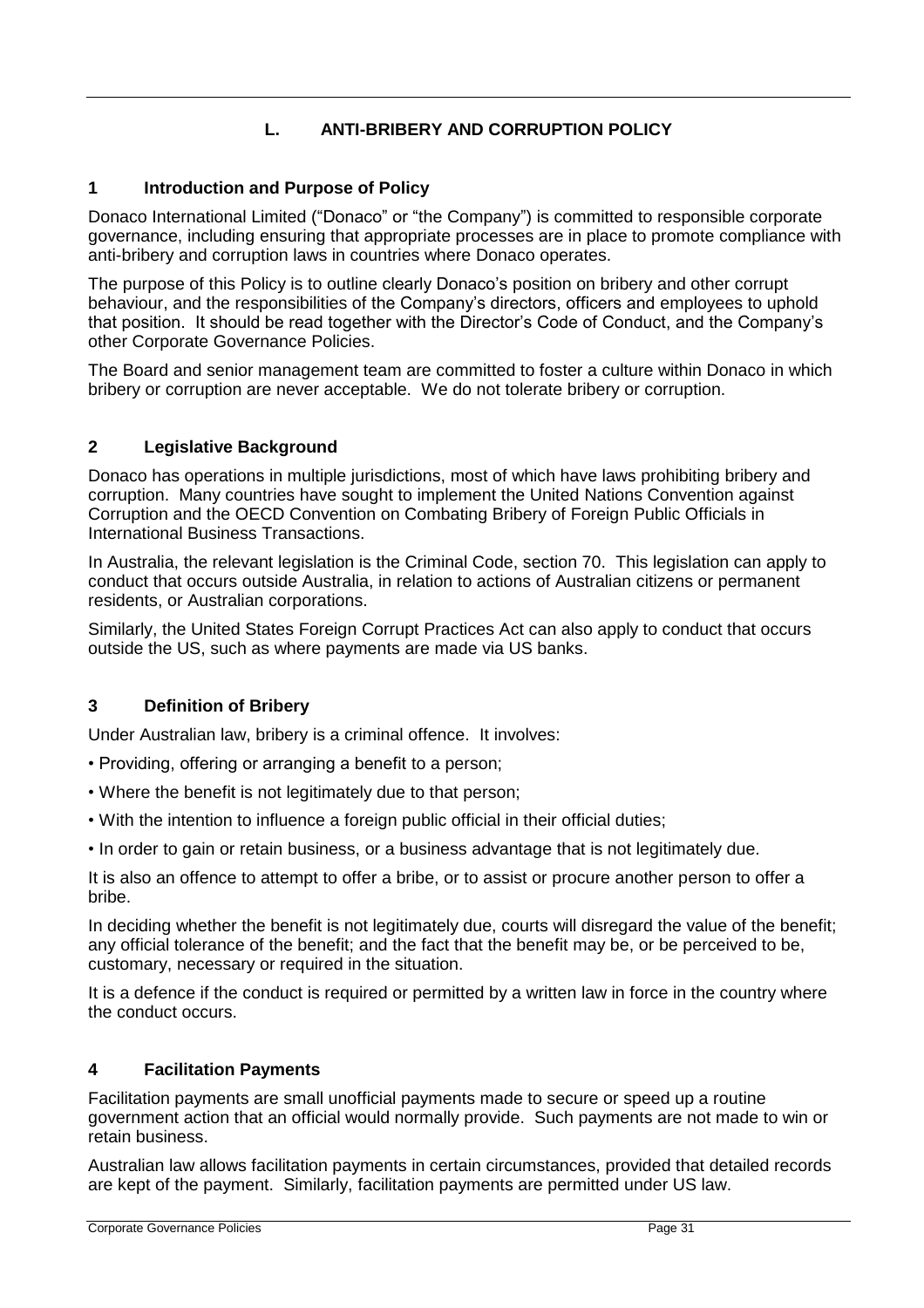However, Donaco's policy is that facilitation payments are not permitted.

### **5 Corporate Hospitality**

Bona fide hospitality or promotional business expenditure is acceptable, when it is:

- proportionate and reasonable, not excessively lavish;
- designed to improve the Company's image;
- promoting the Company's services and products; or
- to establish corporate relations.

Care must be exercised in offering hospitality, especially where foreign public officials are involved. To amount to a bribe, a connection must be established between the hospitality offered and the intention to influence or secure business. The more lavish the hospitality provided to a foreign public official, the greater the inference that it is intended to influence the official to grant business or a business advantage in return.

#### **6 Political and Charitable Donations**

Donaco is committed to the communities in which it operates. Accordingly, Donaco supports a number of charitable organizations.

Donaco will not use political donations, charitable donations, or commercial sponsorships as a means of concealing a bribe.

#### **7 Compliance with Local Laws**

If local laws, codes of conduct, or other regulations in a particular country are more onerous than this Policy, then any Donaco personnel operating in that country must fully comply with the more onerous requirements.

#### **8 Accurate Records**

Donaco and its personnel must keep accurate and complete records of all business transactions:

- in accordance with generally accepted accounting principles and practices,
- in accordance with the Company's accounting and finance policies, and
- in a manner that reasonably reflects the underlying transactions and events.

It is the responsibility of all Donaco personnel to ensure that all business transactions are recorded honestly and accurately, and that any errors or falsification of documents are promptly reported to the appropriate member of the senior management team, and corrected.

#### **9 Penalties**

Australian law provides that penalties for individuals engaging in bribery include imprisonment for up to 10 years, or a fine of up to AUD1.8 million, or both. For corporations, penalties are the greater of (i) a fine of AUD18 million, (ii) three times the value of the benefit obtained, or (iii) 10% of the annual turnover of the corporation.

Breach of this Policy by Donaco employees will be regarded as serious misconduct, leading to disciplinary action which may include termination of employment.